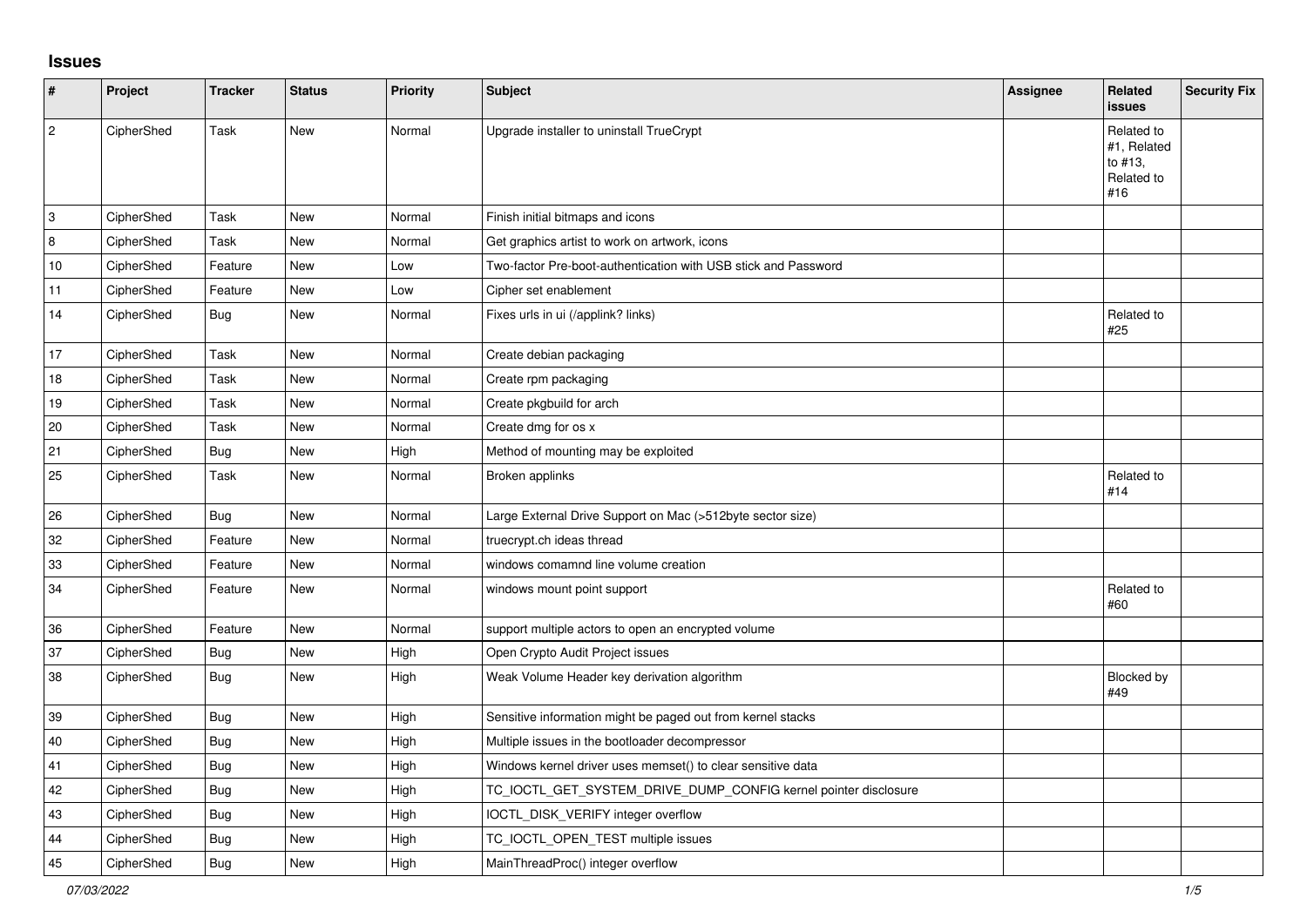| #  | Project    | <b>Tracker</b> | <b>Status</b> | <b>Priority</b> | <b>Subject</b>                                                                                           | <b>Assignee</b> | Related<br>issues | <b>Security Fix</b> |
|----|------------|----------------|---------------|-----------------|----------------------------------------------------------------------------------------------------------|-----------------|-------------------|---------------------|
| 46 | CipherShed | <b>Bug</b>     | <b>New</b>    | High            | MountVolume() device check bypass                                                                        |                 |                   |                     |
| 47 | CipherShed | <b>Bug</b>     | New           | High            | GetWipePassCount() / WipeBuffer() can cause BSOD                                                         |                 |                   |                     |
| 48 | CipherShed | <b>Bug</b>     | New           | High            | EncryptDataUnits() lacks error handling                                                                  |                 |                   |                     |
| 50 | CipherShed | Feature        | New           | Normal          | Linux FDE                                                                                                |                 | Related to<br>#5  |                     |
| 52 | CipherShed | Feature        | <b>New</b>    | Low             | recovery utility & tools                                                                                 |                 | Related to<br>#59 |                     |
| 53 | CipherShed | Feature        | <b>New</b>    | Low             | Portable / non-admin volume browser                                                                      |                 |                   |                     |
| 54 | CipherShed | Feature        | New           | Low             | Self Destruct Password                                                                                   |                 |                   |                     |
| 56 | CipherShed | Bug            | New           | Low             | FreeBSD support                                                                                          |                 |                   |                     |
| 57 | CipherShed | Feature        | New           | Normal          | Skein support                                                                                            |                 |                   |                     |
| 58 | CipherShed | Feature        | <b>New</b>    | Low             | Tablet / Touch screen / non-keyboard boot support                                                        |                 |                   |                     |
| 59 | CipherShed | Bug            | New           | Low             | optimized rescue disk                                                                                    |                 | Related to<br>#52 |                     |
| 60 | CipherShed | Feature        | New           | Normal          | Enhanced UX - shell extension for container management                                                   |                 | Related to<br>#34 |                     |
| 61 | CipherShed | Feature        | New           | Normal          | optionally support TPM                                                                                   |                 |                   |                     |
| 62 | CipherShed | Feature        | New           | Normal          | Administrative Configuration for Enterprise IT                                                           |                 |                   |                     |
| 63 | CipherShed | Bug            | New           | Normal          | 64 bit gui on 64 bit systems                                                                             |                 | Related to<br>#65 |                     |
| 64 | CipherShed | Task           | New           | Normal          | Rewrite or remove LongReverse in Common/DIgcode.c                                                        |                 |                   |                     |
| 65 | CipherShed | Feature        | New           | Normal          | pure 64 bit version for windows                                                                          |                 | Related to<br>#63 |                     |
| 66 | CipherShed | Feature        | New           | Normal          | provide robust API for usermode interaction with kernel driver                                           |                 |                   |                     |
| 67 | CipherShed | Feature        | New           | Normal          | print a backup                                                                                           |                 |                   |                     |
| 69 | CipherShed | Feature        | New           | Low             | integration test: mounting and sharing volumes                                                           |                 |                   |                     |
| 70 | CipherShed | Feature        | New           | Normal          | track git info in build                                                                                  |                 |                   |                     |
| 71 | CipherShed | <b>Bug</b>     | New           | High            | passwords using non-ascii                                                                                |                 |                   |                     |
| 72 | CipherShed | Bug            | New           | Normal          | The installation fails, but a message (from windows?) says it succeeds and asks if you want<br>to reboot |                 |                   |                     |
| 73 | CipherShed | Bug            | New           | Normal          | Truecrypt icon showing in taskbar                                                                        |                 |                   |                     |
| 74 | CipherShed | <b>Bug</b>     | New           | Normal          | Hardcoded Build date in Help->About window                                                               |                 |                   |                     |
| 75 | CipherShed | Feature        | New           | Low             | code coverage - ConvertUTF.c                                                                             |                 |                   |                     |
| 76 | CipherShed | <b>Bug</b>     | New           | Normal          | MakeSelfExtractingPackage used in CI cannot have dialog boxes                                            |                 |                   |                     |
| 78 | CipherShed | Bug            | New           | Normal          | update the ciphershed.org website, automatically                                                         |                 |                   |                     |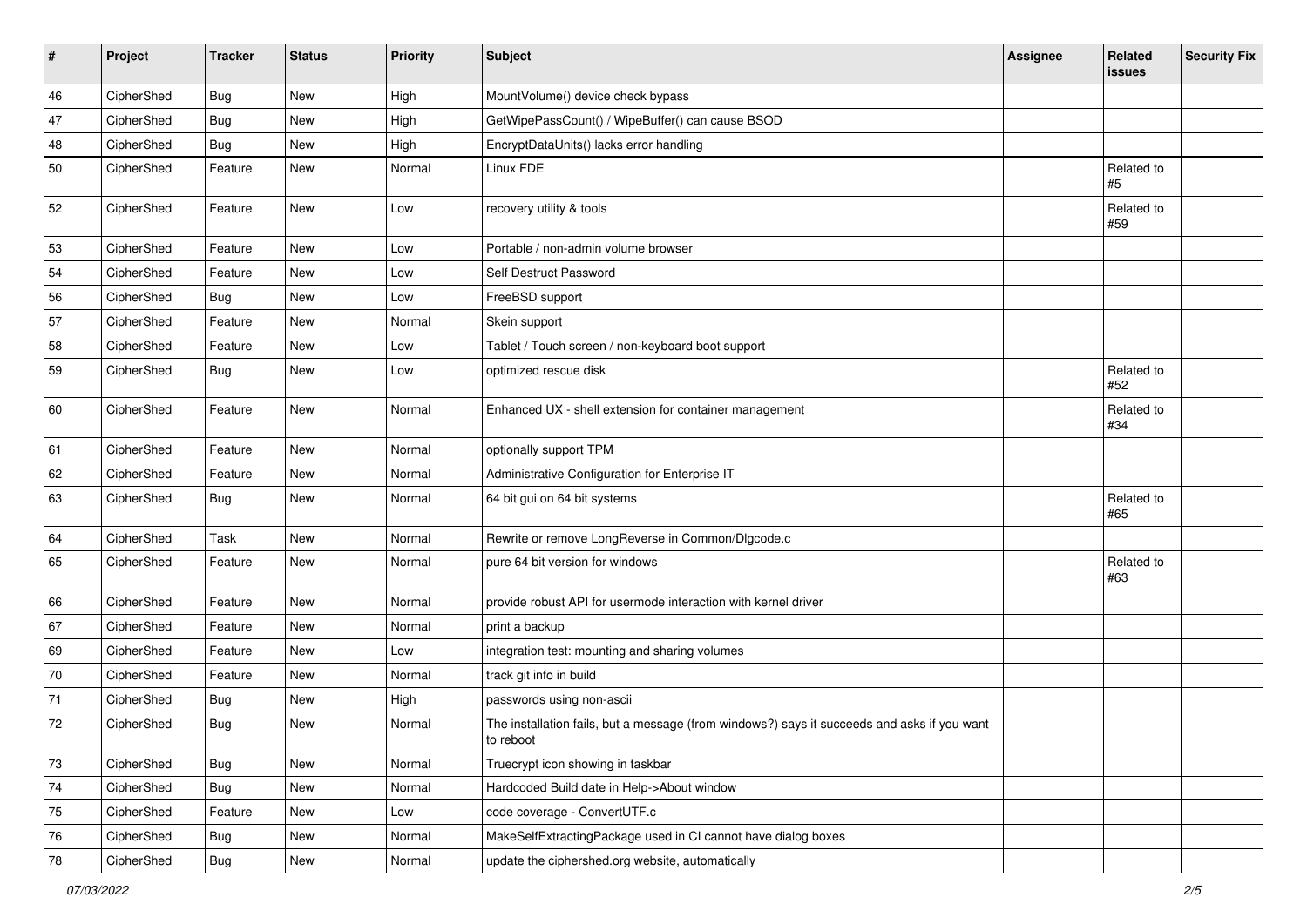| $\sharp$ | Project    | <b>Tracker</b> | <b>Status</b> | <b>Priority</b> | <b>Subject</b>                                                                                                                             | Assignee | Related<br>issues | <b>Security Fix</b> |
|----------|------------|----------------|---------------|-----------------|--------------------------------------------------------------------------------------------------------------------------------------------|----------|-------------------|---------------------|
| 79       | CipherShed | Feature        | <b>New</b>    | Low             | document a list of file systems compatible with Hidden Volume usage                                                                        |          |                   |                     |
| 80       | CipherShed | Bug            | New           | Low             | TEST CASE: ubuntu 14 GUI install                                                                                                           |          |                   |                     |
| 81       | CipherShed | Feature        | New           | Normal          | Decrypt System drive via commandline                                                                                                       |          |                   |                     |
| 82       | CipherShed | Feature        | New           | Normal          | add sparse file detection to non-windows versions                                                                                          |          |                   |                     |
| 83       | CipherShed | Bug            | New           | Normal          | deduplicate file names                                                                                                                     |          |                   |                     |
| 84       | CipherShed | <b>Bug</b>     | <b>New</b>    | Normal          | wcsncpy is subject to buffer overflow                                                                                                      |          |                   |                     |
| 85       | CipherShed | <b>Bug</b>     | <b>New</b>    | Normal          | Digcode.c is 9917 lines long, split it up                                                                                                  |          |                   |                     |
| 87       | CipherShed | Feature        | <b>New</b>    | Low             | support multiple hidden volumes                                                                                                            |          |                   |                     |
| 88       | CipherShed | <b>Bug</b>     | <b>New</b>    | Normal          | smart card support for containers                                                                                                          |          |                   |                     |
| 89       | CipherShed | Feature        | <b>New</b>    | Normal          | Support the Common Criteria Collaborative Protection Profile for Full Disk Encryption                                                      |          |                   |                     |
| 90       | CipherShed | Feature        | <b>New</b>    | Normal          | cipher setting preference file                                                                                                             |          |                   |                     |
| 91       | CipherShed | Feature        | <b>New</b>    | Normal          | use linked libraries in kernel driver to isolate logical units and later support plugins                                                   |          |                   |                     |
| 92       | CipherShed | Feature        | New           | Normal          | allow change of cipher/key on encrypted container without decrypting                                                                       |          |                   |                     |
| 93       | CipherShed | Feature        | New           | Normal          | support "quick" encrypt for new media (especially flash/SSD)                                                                               |          |                   |                     |
| 94       | CipherShed | <b>Bug</b>     | New           | High            | CipherShed Volume Creation Wizard: Encryption of Host Protected Area":"Encryption of Host<br>Protected Area" class #32770 not initialized? |          |                   |                     |
| 95       | CipherShed | <b>Bug</b>     | <b>New</b>    | Normal          | Platform/SystemException.h and Common/Exception.h define the same class/struct                                                             |          |                   |                     |
| 96       | CipherShed | Feature        | New           | Normal          | installer to incorporate a post-installation quick-start wizard                                                                            |          |                   |                     |
| 102      | CipherShed | Feature        | New           | Normal          | support for serial console in bootloader                                                                                                   |          |                   |                     |
| 103      | CipherShed | Task           | New           | Low             | <b>Const Correctness</b>                                                                                                                   |          |                   |                     |
| 106      | CipherShed | Task           | <b>New</b>    | Low             | Disable GitHub issue tracker                                                                                                               |          |                   |                     |
| 116      | CipherShed | Bug            | New           | Normal          | create an option for private/global volume mounting                                                                                        |          |                   |                     |
| 99       | CipherShed | Feature        | <b>New</b>    | Normal          | Suggestion 3-Separate required and optional input parameters                                                                               |          |                   |                     |
| 100      | CipherShed | Feature        | New           | Normal          | Suggestion 4-Display the consequences of an action immediately (Immediacy of<br>consequences)                                              |          |                   |                     |
| 108      | CipherShed | Bug            | New           | Urgent          | Open Crypto Audit Project TrueCrypt CS-TC-2 - AES implementation susceptible to<br>cache-timing attacks                                    |          |                   |                     |
| 118      | CipherShed | Bug            | New           | Normal          | upgrading truecrpyt fails if truecrypt is pinned to the taskbar                                                                            |          |                   |                     |
| 121      | CipherShed | Feature        | <b>New</b>    | Normal          | Support "not" burning CD on encrypting disk operation                                                                                      |          | Related to<br>#68 |                     |
| 122      | CipherShed | Feature        | New           | Normal          | support key escrow                                                                                                                         |          | Related to<br>#68 |                     |
| 124      | CipherShed | Feature        | New           | Normal          | investigate switch to FUDforum from phpBB                                                                                                  |          |                   |                     |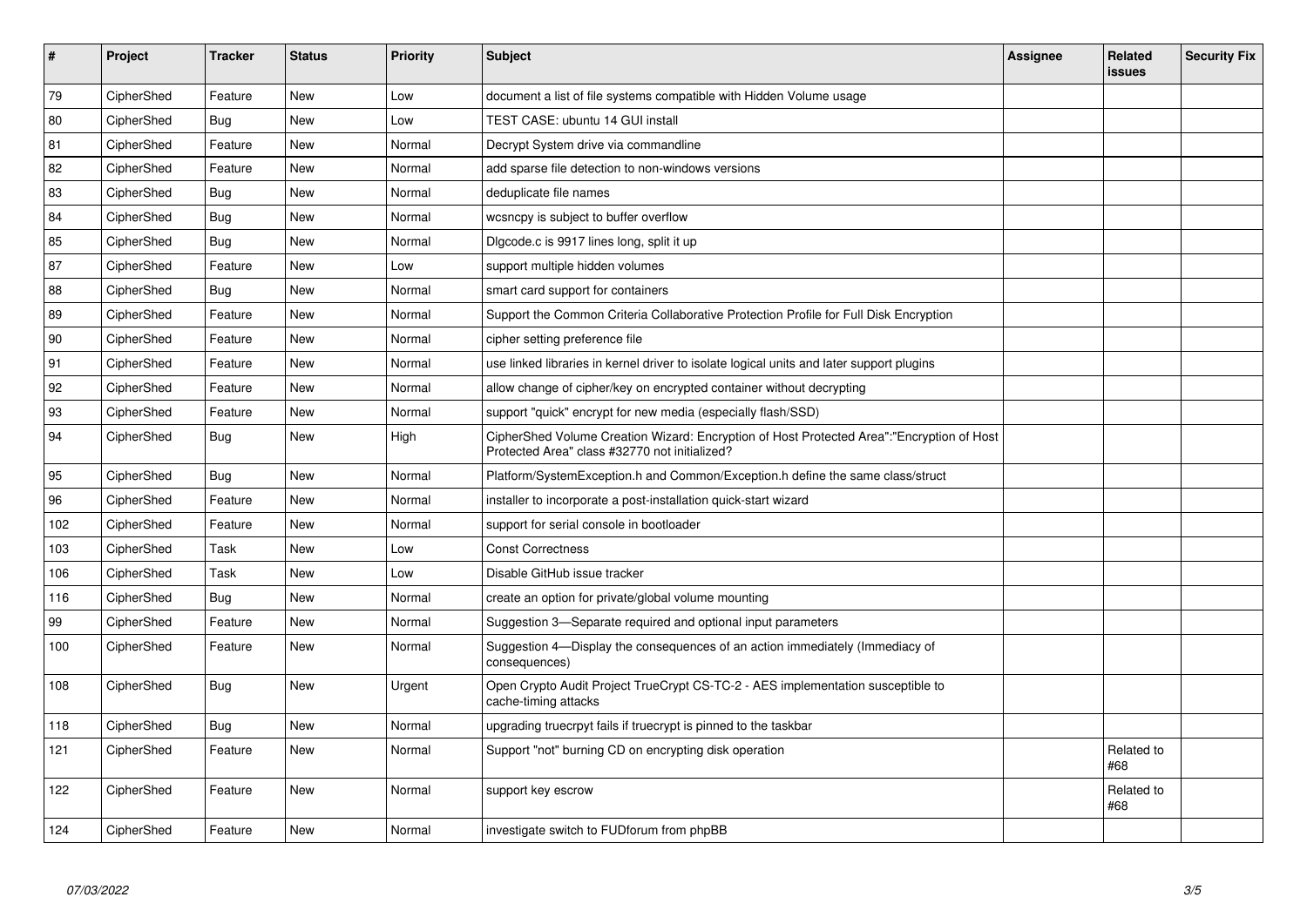| #              | Project    | <b>Tracker</b> | <b>Status</b> | <b>Priority</b> | <b>Subject</b>                                                                                              | <b>Assignee</b> | Related<br><b>issues</b> | <b>Security Fix</b> |
|----------------|------------|----------------|---------------|-----------------|-------------------------------------------------------------------------------------------------------------|-----------------|--------------------------|---------------------|
| 107            | CipherShed | Bug            | <b>New</b>    | Immediate       | Open Crypto Audit Project TrueCrypt CS-TC-1 - CryptAcquireContext may silently fail in<br>unusual scenarios |                 |                          |                     |
| 109            | CipherShed | <b>Bug</b>     | New           | High            | Open Crypto Audit Project TrueCrypt CS-TC-3 - Keyfile mixing is not cryptographically sound                 |                 |                          |                     |
| 110            | CipherShed | Bug            | New           | High            | Open Crypto Audit Project TrueCrypt CS-TC-4 - Unauthenticated ciphertext in volume<br>headers               |                 |                          |                     |
| 123            | CipherShed | Bug            | New           | Normal          | losetup anomaly with OpenSUSE 13.1                                                                          |                 |                          |                     |
| 30             | CipherShed | Bug            | Resolved      | Normal          | Allowed character description is wrong                                                                      |                 | Related to<br>#31        |                     |
| 27             | CipherShed | <b>Bug</b>     | Resolved      | High            | Audit of 04af5c7 - Buffer Overflow: sprintf                                                                 |                 |                          |                     |
| 28             | CipherShed | <b>Bug</b>     | Resolved      | Normal          | Audit of 04af5c7 - Buffer Overflow: strcat                                                                  |                 |                          |                     |
| 35             | CipherShed | Feature        | Resolved      | High            | use Doxygen                                                                                                 |                 |                          |                     |
| 49             | CipherShed | <b>Bug</b>     | Resolved      | High            | use a unit testing framework                                                                                |                 | Blocks #38               |                     |
| 77             | CipherShed | Bug            | Resolved      | High            | boot loader is too big, regression on ff4d0578aff9269fdb654a213c850ce576fafd0a                              |                 |                          |                     |
| 86             | CipherShed | <b>Bug</b>     | Resolved      | Normal          | Make ciphershed window titlebars different                                                                  |                 |                          |                     |
| 101            | CipherShed | <b>Bug</b>     | Resolved      | Normal          | boot loader password prompt takes 100% cpu in VM                                                            |                 |                          |                     |
| 105            | CipherShed | Bug            | Resolved      | Low             | Debian Jessie Complication Error: wx3.0                                                                     |                 |                          |                     |
| 112            | CipherShed | <b>Bug</b>     | Resolved      | Normal          | uninstall on windows does not list version info                                                             |                 |                          |                     |
| 113            | CipherShed | <b>Bug</b>     | Resolved      | Normal          | remove the donate screen from the installer                                                                 |                 |                          |                     |
| 117            | CipherShed | Bug            | Resolved      | High            | Failure to function when compiled with GCC 5                                                                |                 |                          |                     |
| 125            | CipherShed | <b>Bug</b>     | Resolved      | Normal          | Makefile for bootloader fails on case sensitive filesystem                                                  |                 |                          |                     |
| 104            | CipherShed | Bug            | Resolved      | Low             | wxgtk 2.9, CommandLineInterface, ambiguous overloaded function calls                                        |                 |                          |                     |
| 126            | CipherShed | <b>Bug</b>     | Resolved      | Normal          | VS launcher breaks if using multiple VS and the default is not the one for CS                               |                 |                          |                     |
| 115            | CipherShed | <b>Bug</b>     | Resolved      | High            | fails to build on stretch due to overloaded constructors                                                    |                 |                          |                     |
| $\overline{4}$ | CipherShed | Task           | New           | Normal          | Get Windows executable signing key                                                                          | <b>Bill Cox</b> |                          |                     |
| 6              | CipherShed | Task           | <b>New</b>    | Normal          | Windows build, installer, VM                                                                                | <b>Bill Cox</b> |                          |                     |
| 15             | CipherShed | Task           | New           | Normal          | Create Gnu Info page                                                                                        | Eugene Wang     | Related to<br>#12        |                     |
| 12             | CipherShed | Task           | In Progress   | Normal          | Write Documentation                                                                                         | Eugene Wang     | Related to<br>#15        |                     |
| 7              | CipherShed | <b>Task</b>    | New           | Normal          | Mac build, installer, VM                                                                                    | Jason Pyeron    |                          |                     |
| 31             | CipherShed | <b>Bug</b>     | New           | Normal          | there is duplicate code for password character checking                                                     | Jason Pyeron    | Related to<br>#30        |                     |
| 22             | CipherShed | <b>Bug</b>     | In Progress   | High            | Change name of software for "1.0" release.                                                                  | Jason Pyeron    |                          |                     |
| 51             | CipherShed | Bug            | In Progress   | Normal          | <b>GUID Partition Table (GPT)</b>                                                                           | Jason Pyeron    | Related to<br>#55        |                     |